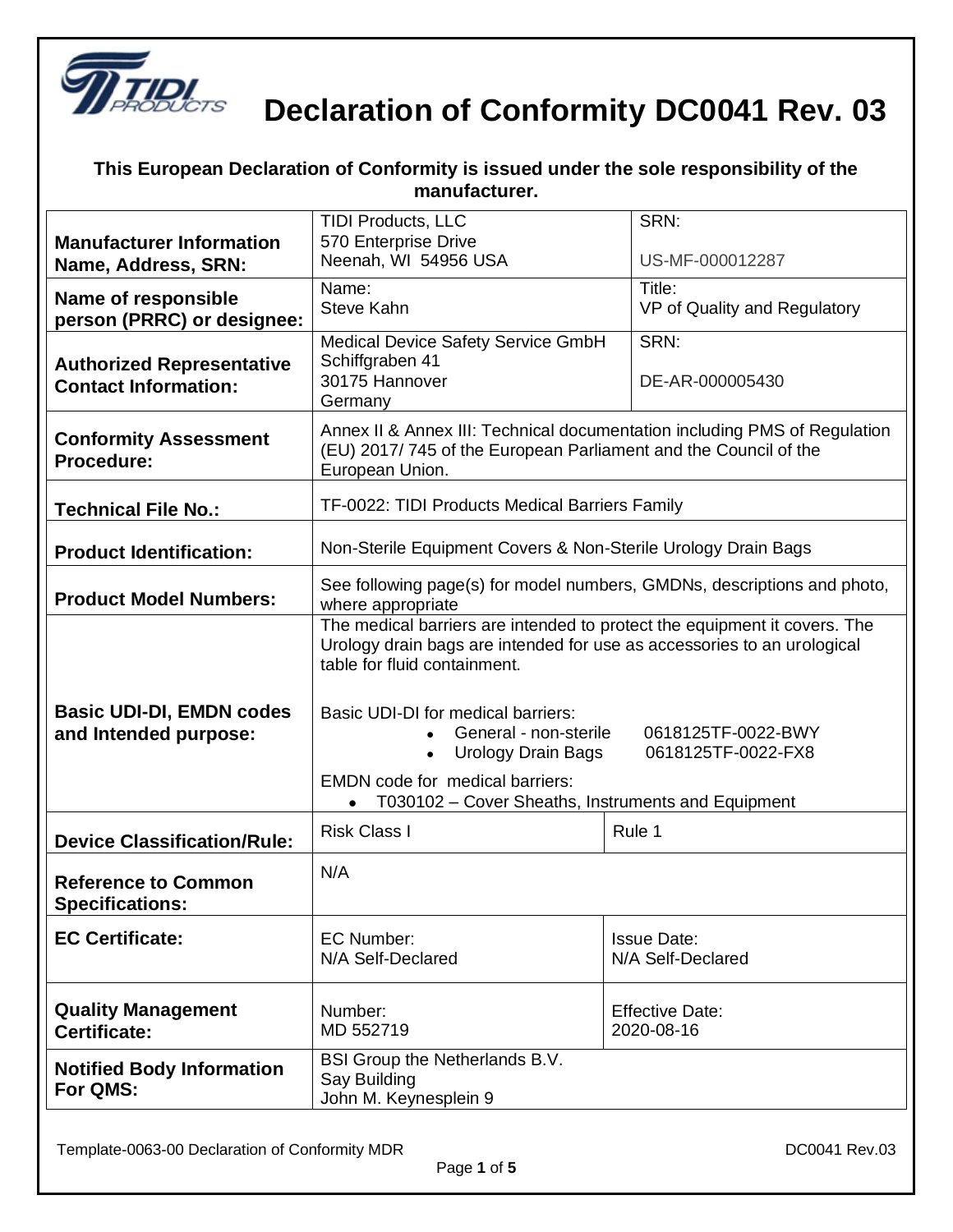

1066 EP Amsterdam The Netherlands

This declaration of conformity is issued under the sole responsibility of TIDI Products, LLC. The undersigned hereby declares, on behalf of TIDI Products, LLC, that the medical devices referenced in this declaration comply with the European Medical Devices Regulation, MDR (EU) 2017/745. We explicitly designate MDSS GmbH to act as our sole Authorized Representative in the European Union for the above indicated products.

| <b>Name of Authorized Person:</b>                    | Title:     | Date:       |
|------------------------------------------------------|------------|-------------|
| Approval:<br>Javorka Spalevic Sr. Regulatory Affairs | Specialist | 08 Dec 2021 |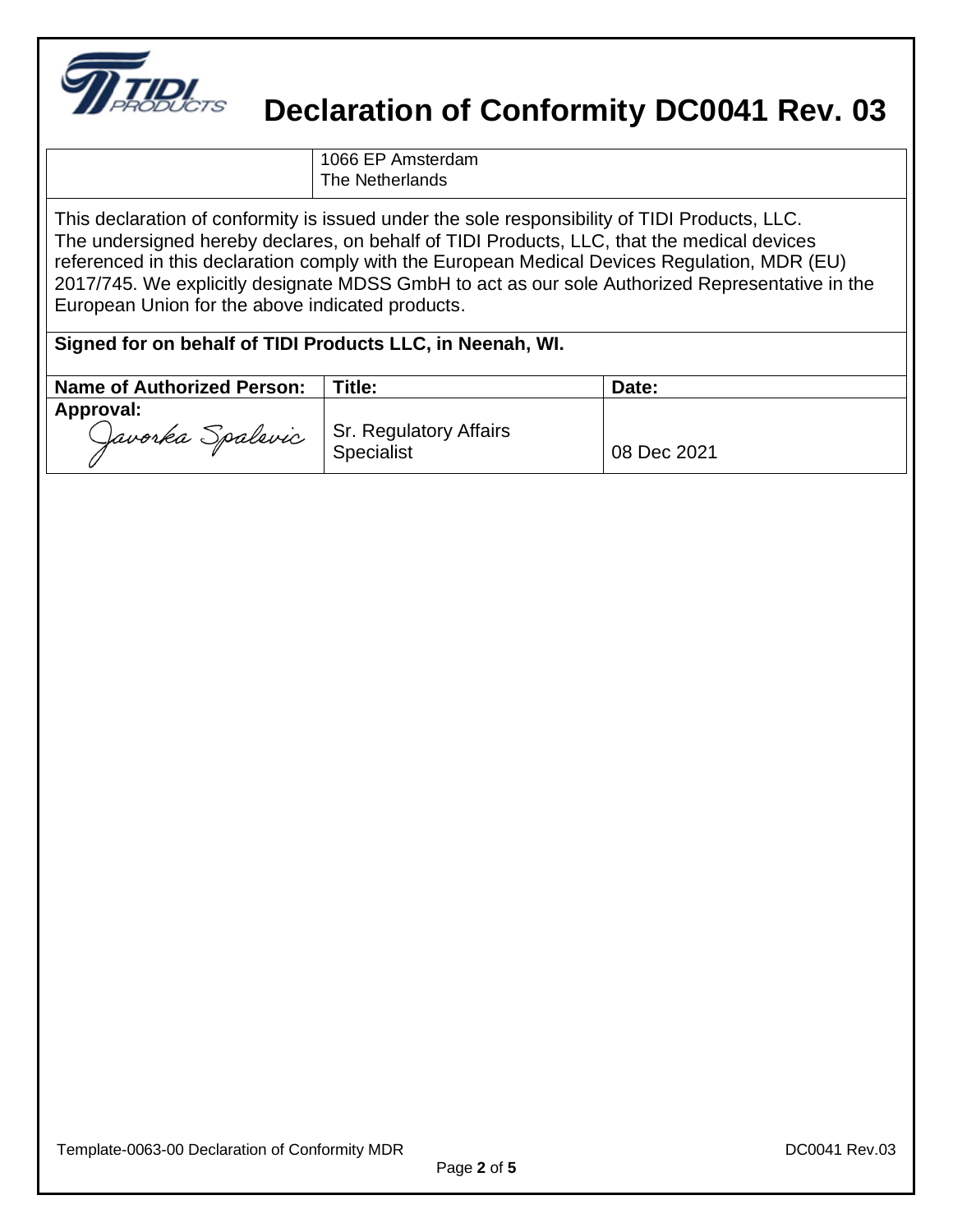

| <b>Model Number</b>                  | <b>Product Name</b>                         | <b>GMDN</b>    | <b>UDI-DI</b>                    |
|--------------------------------------|---------------------------------------------|----------------|----------------------------------|
| (REF)<br>28489                       |                                             |                |                                  |
|                                      | Breast Shield Cover with Flap 10" x 21"     | 12535<br>61677 | 00618125184002                   |
| 00-900940-01-OEC,<br>E9100AZ (20780) | All OEC UroView/ Urofast Systems            |                | 00618125184019                   |
| 5402 N/S                             | Disposable Collection Bag 5 gallon/19 liter |                |                                  |
| 5403 N/S                             | Mini C-Arm Kit                              | 12535          | 00618125101641                   |
|                                      | Mini C-Arm Drape                            | 12535          | 00618125101658                   |
| CFI-652 N/S<br>CFI-654 N/S           | Band Bag 30" x 14.50"<br>Band Bag 36" x 20" | 12535          | 00618125101870                   |
|                                      |                                             | 12535<br>12535 | 00618125101887<br>00618125141272 |
| <b>CFI-657 N/S</b>                   | Clear Band Bag 36"x 36"                     |                |                                  |
| <b>CFI-657T N/S</b>                  | Clear Band Bag w/Tape 36"x 36"              | 12535          | 00618125167470                   |
| CFI-664 N/S                          | Band Bag 20" x 15"                          | 12535          | 00618125102181                   |
| CFI-689 N/S                          | Clear Drape 23" x 32"                       | 12535          | 00618125102204                   |
| <b>CFI-699T N/S</b>                  | Clear Drape w/Tape 30" x 30"                | 12535          | 00618125114252                   |
| CFI-702 N/S                          | Set Up Cover 44" x 70"                      | 12535          | 00618125102211                   |
| <b>CFI-704 N/S</b>                   | Slush Drape 54" x 54"                       | 12535          | 00618125102211                   |
| CFI-733 N/S                          | Clear Dome Bag 24"                          | 12535          | 00618125102228                   |
| CFI-733-B N/S                        | Blue Dome Bag 24"                           | 12535          | 00618125102259                   |
| <b>CFI-753F N/S</b>                  | Band Bag 28" x 14"                          | 12535          | 00618125102266                   |
| <b>CFI-786 N/S</b>                   | Dome Bag 14"                                | 12535          | 00618125102273                   |
| <b>CFI-821 N/S</b>                   | Dome Bag 22"                                | 12535          | 00618125102310                   |
| CFI-821FL N/S                        | Dome Bag 22"                                | 12535          | 00618125102327                   |
| CFI-835 N/S                          | Band Bag 36" x 28"                          | 12535          | 00618125102334                   |
| <b>CFI-911 N/S</b>                   | Dome Bag 18"                                | 12535          | 00618125102341                   |
| 9032                                 | <b>Protective Table Cover</b>               | 12535          | 00618125102365                   |
| 9053                                 | <b>CT Bore Drape</b>                        | 12535          | 00618125102402                   |
| C000-0492 (22918)                    | Accessory Footswitch Cover 24"" X 20"       | 12535          | 00618125155699                   |
| 5434 N/S                             | C-Arm Drape with Tie Straps                 | 12535          | 00618125102488                   |
| CFI-956 N/S                          | Cassette Cover 14" x 17"                    | 12535          | 00618125102495                   |
| CFI-959 N/S                          | X-Ray Cassette Cover 24" x 24"              | 12535          | 00618125140848                   |
| 284156 (24701)                       | DePuy Synthes Footswitch Cover 24" x 14"    | 12535          | 00618125160662                   |
| 284163 (24995)                       | DePuy Synthes Footswitch Cover 12" x 12"    | 12535          | 00618125175529                   |
| 5406                                 | Footswitch Cover 17" x 15"                  | 12535          | 00618125140046                   |
| 5421                                 | Wide Footswitch Cover 24" x 20"             | 12535          | 00618125139880                   |
| 5422                                 | Wide Footswitch Cover 36" x 20"             | 12535          | 00618125142194                   |
| <b>CFI-707 N/S</b>                   | Footswitch Cover 12" x 8"                   | 12535          | 00618125140633                   |
| <b>CFI-748 N/S</b>                   | Foot Switch Cover 20" x 12"                 | 12535          | 00618125143535                   |
| CFI-961 N/S                          | Foot switch Cover 14" x 30"                 | 12535          | 00618125143641                   |
| CFI-963 N/S                          | Foot Switch Cover 24" x 20"                 | 12535          | 00618125143658                   |
| <b>CFI-964 N/S</b>                   | Footswitch Cover 30" x 30"                  | 12535          | 00618125143665                   |
| 00-900410-02-OEC,                    |                                             | 12535          | 00618125152193                   |
| E9100AD (20764)                      | Gray Footswitch Cover All OEC Systems       |                |                                  |
| 00-900941-01-OEC,                    | OEC UroView 2600 Disposable Wide            | 12535          | 00618125112371                   |
| E9100BC (20763)                      | <b>Footswitch Cover</b>                     |                |                                  |
| 00-902099-01,                        | OEC UroView 2800 Disposable Wide            | 12535          | 00618125152230                   |
| E9100BJ (21185)                      | <b>Footswitch Cover</b>                     |                |                                  |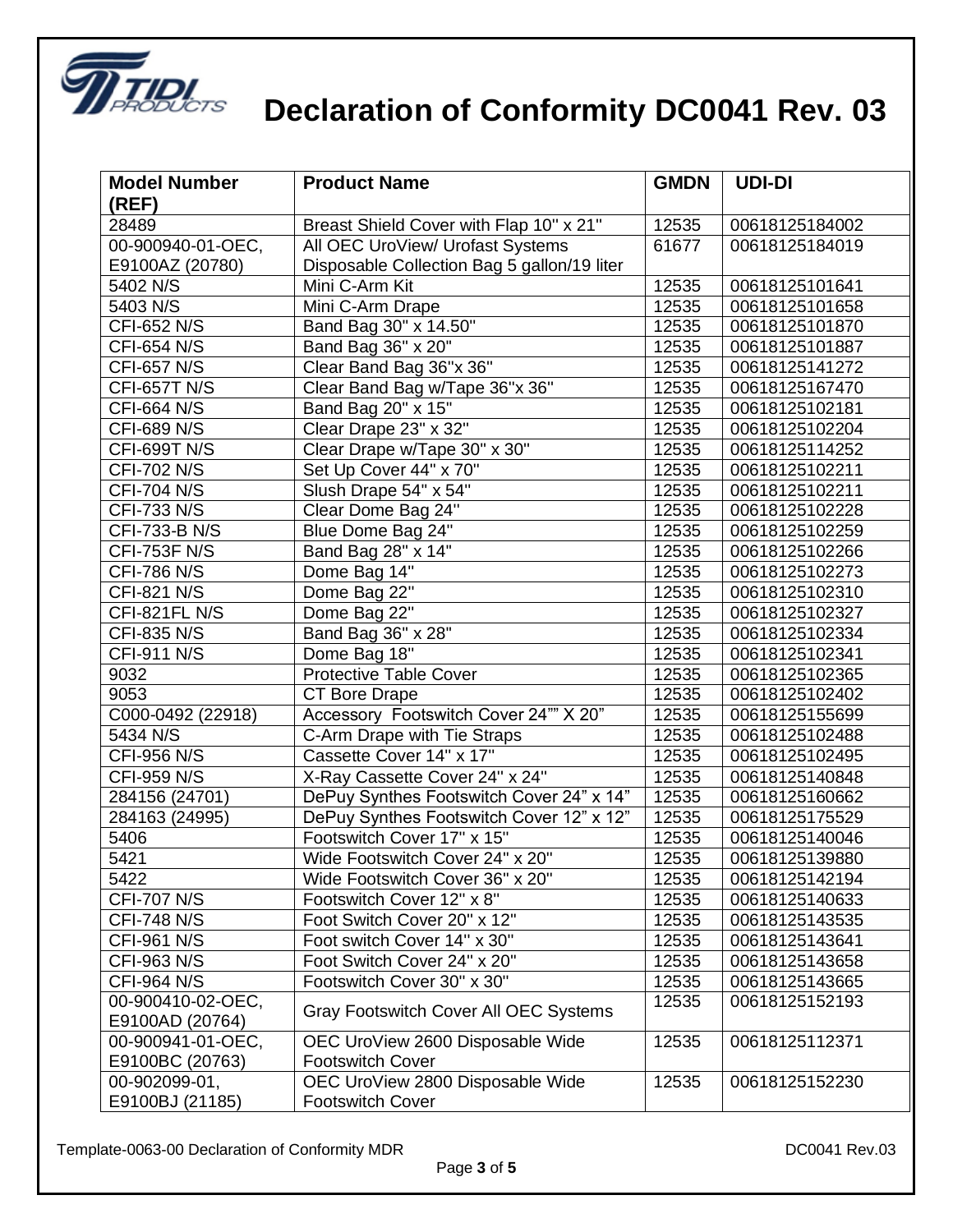

| <b>Model Number</b>  | <b>Product Name</b>                        | <b>GMDN</b> | <b>UDI-DI</b>  |
|----------------------|--------------------------------------------|-------------|----------------|
| (REF)                |                                            |             |                |
| 5300 N/S             | Uro-Catcher Bag                            | 61677       | 00618125141111 |
| 5313 N/S             | Uro-Catcher Drain Bag                      | 61677       | 00618125141128 |
| 5442 N/S             | Urology Drain Bag                          | 61677       | 00618125140985 |
| 5477                 | 6" Extender Hose with Adapter              | 61677       | 00618125142989 |
| 5010                 | Contain Drain Urology Drain Collection Bag | 61677       | 00618125139989 |
| C000-0612A (25340)   | <b>Urology Drain Collection Unit</b>       | 61677       | 00618125155705 |
| PM-1052-SGH (29531)  | UroFunnel Bag                              | 61677       | 00618125167395 |
| PM-1052 (29532)      | UroFunnel Bag                              | 61677       | 00618125160990 |
| PM-1050-2 (29702)    | Poly UroFunnel Bag                         | 61677       | 00618125160969 |
| C000-1111 (32586)    | <b>Urology Drain Bag</b>                   | 61677       | 00618125155712 |
| 9501000 (30415)      | Urology Drain Bag                          | 61677       | 00618125160921 |
| 31319                | Urology Drain Bag                          | 61677       | 00618125151905 |
| PM-1050-2-10 (31432) | Poly UroFunnel Bag                         | 61677       | 00618125160976 |
| 3075-8000-00000-000  | G2 Drain Bag                               | 61677       | 00618125167975 |
| (32065)              |                                            |             |                |
| PM-10528 (33316)     | UroPro UroFunnel Bag                       | 61677       | 00618125190546 |

| <b>Product Name</b>                                                                             | Photo (if appropriate) |
|-------------------------------------------------------------------------------------------------|------------------------|
| <b>Wide Footswitch Cover</b><br>36" x 20"                                                       |                        |
| Band Bag 20" x 15"                                                                              |                        |
| <b>OEC UroView/Urofast</b><br>Systems Disposable<br>Collection Bag 5<br>gallon/19 liter (20780) |                        |